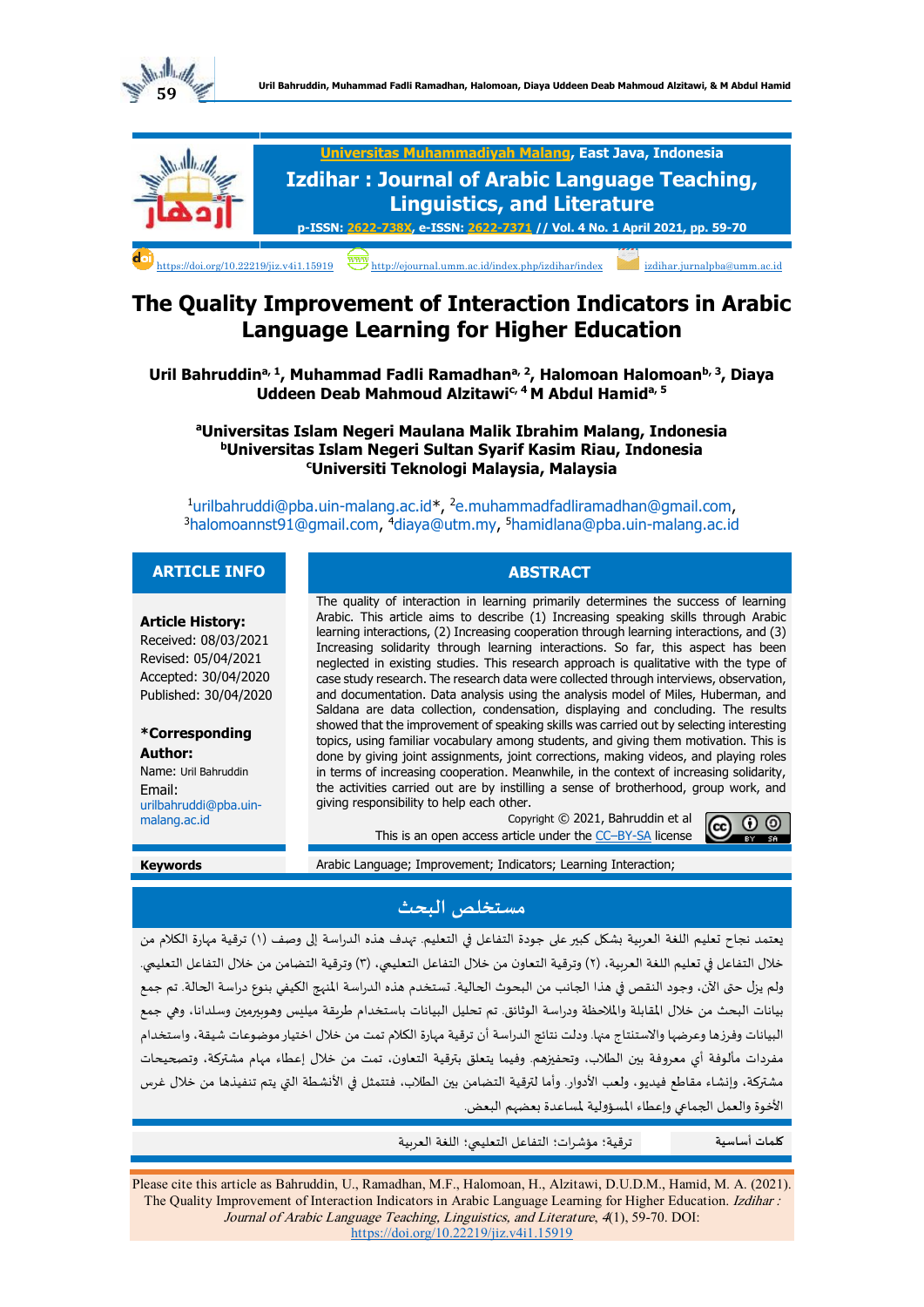

# **INTRODUCTION**

Interaction in learning activities is one of the keys to the success of the learning process. This is because learning activities are part of social activities that require interaction with other people (Pérez-López et al., 2020; Zgheib & Dabbagh, 2020). Learning activities are processes in which there are interactive activities between teacher-students and reciprocal communication in educational situations to achieve learning objectives (Astuti, Fauziati, & Marmanto, 2019; Nugraha, 2018). The efforts to increase interaction in learning always receive great attention (Chen, Wang, Wang, & Kuo, 2020). Therefore, one of the competencies that a teacher must possess is social competence, in addition to the other three competencies, pedagogic, professional, and personal (Andina, 2018; Bahruddin & Febriani, 2020).

Teacher as an educator must have social competence, besides it to be more focused in developing methods and strategies (Bahruddin, Andrian, Halomoan, & Mubaraq, 2021). It's because concerning learning resources that a teacher must be able to establish good communication with his students, parents, neighbors, and friends of the same profession (Duta, Panisoara, & Panisoara, 2015; Ninčević & Vukelić, 2019). The teacher's social competence is related to the educational interaction of students. Because, how is it possible for students to absorb lesson material well if a teacher lacks their ability to interact with students and their parents (Amin, 2019; Simarmata et al., 2018). communication plays a very important role to be trusted in the learning process. Besides, interaction in learning is the most effective way to instill moral values in students by providing direct examples of behavior (Absatova, Nishanbaeva, Nurpeisova, & Atemova, 2018). Interaction is a relationship between individuals or more, where the behavior of one individual affects, changes, or improves the behavior of another individual or vice versa (Fisman, Greer, & Tuite, 2020). On the other hand, everyone needs language when interacting, expressing ideas and opinions, and other social relationships (Sanah & Hamid, 2020; Wargadinata, 2020). Likewise, Arabic learning requires a figure in practicing the language orally and in writing (Ahmadi, 2007).

The results of previous research indicate that good interaction between teacher and students can increase students' love for the material being taught as in the results of research that Learning Interactions have a significant and positive effect on Integrated Social Studies learning outcomes for grade VIII students of SMP N 2 Lembah Melintang District. West Pasaman. This is evidenced by the coefficient value of 0.692 and the value of t  $(8.958)$  t table  $(1.663)$  (Areva, Ansofino, & Mona, 2014). Then, the results of the research show that the tendency of students to interact with the teacher because of good interactions in learning affects mathematics learning outcomes, in the sense that the better the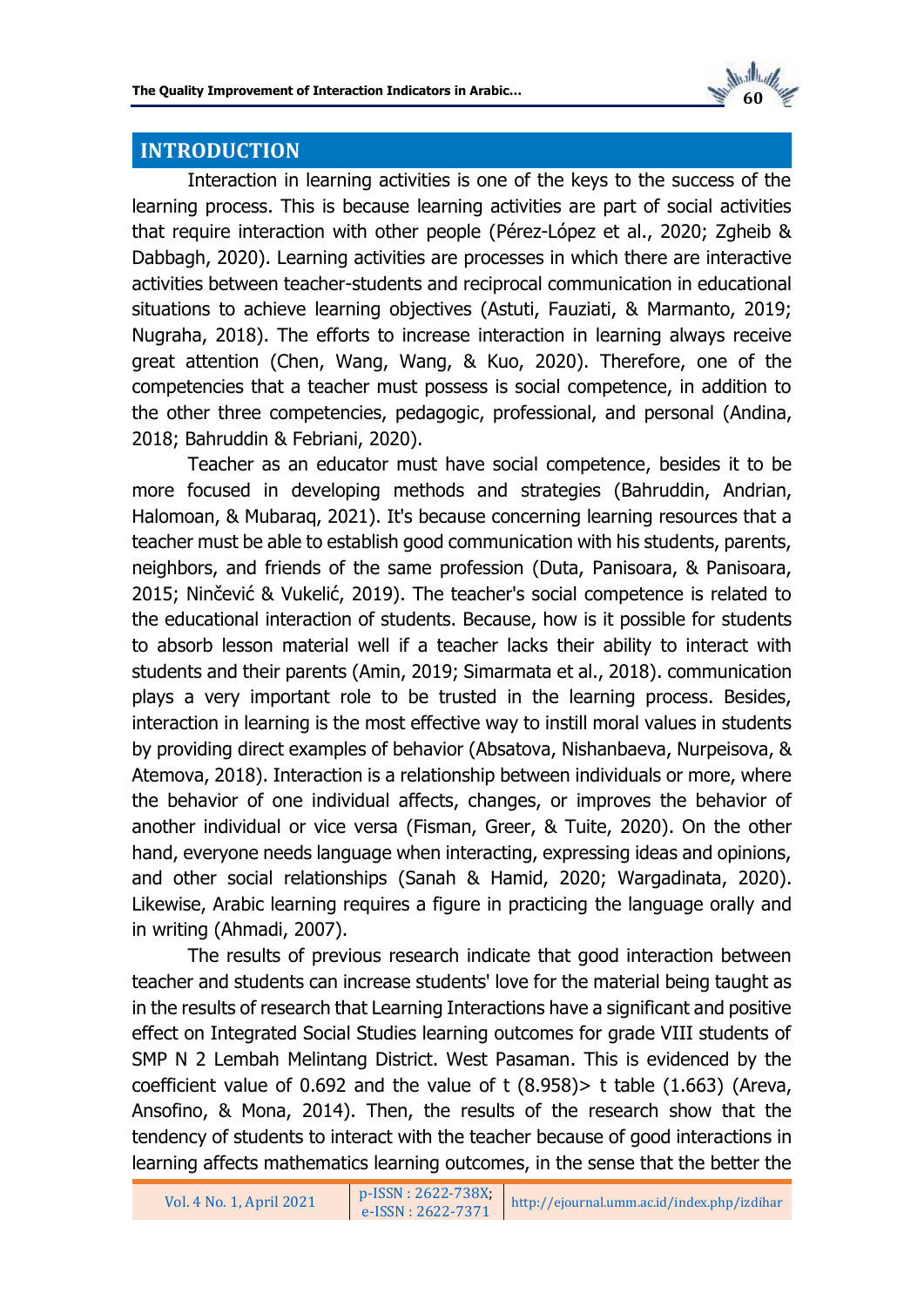

interaction between students and teachers, the better learning outcomes mathematics (Febriyanti & Seruni, 2015; Wahdah, Ainin, & Hamid, 2017).

Likewise, the results of research in learning English, show that the interaction model carried out by teachers in teaching can increase student motivation in learning English. Student responses to teacher interactions are quite positive. Students respond to every action and instruction given by the teacher well. This is due to the good treatment of teachers towards students so that students become calm and relaxed in learning (Bahruddin & Halomoan, 2019). Also, students become more confident and motivated to be active in class because of encouragement and praise from the teacher. This makes the interaction between teachers and students in the classroom awakened and more alive (Wachyudi, Srisudarso, & Miftakh, 2015).

The results of previous research, in general, are related to the interaction of interactions in increasing students' affection for the material being taught and increasing the motivation of students in learning. Research that discusses interactions in learning Arabic, is still little done by previous researchers. Thus, research on the interaction of Arabic learning is very necessary. Moreover, the focus of this research is to reveal the interaction of indicators in learning Arabic. These indicators are focused on three things, namely: speaking skills, cooperation in learning Arabic, and solidarity between students. The three focuses of this study also have not been discussed much in previous research (Bahruddin, 2017).

According to the above background, the purpose of this study is to describe (1) the method to improve speaking skills through Arabic learning interactions, (2) the patterns of increased cooperation through learning interactions, and (3) the efforts to increase solidarity through learning interactions. The results of this study are expected to contribute to the development of the quality of learning Arabic, especially in the development of speaking skills which are the most important part of language learning. The results of this study can also be used as input in designing Arabic language learning to be more effective in achieving the desired goals, especially in activating students in and caring about solving Arabic learning problems.

## **METHOD**

The research approach is qualitative because the data in the study are taken from phenomena in the field that are not in the form of numbers. This type of research is a case study on the interaction model of learning Arabic in Higher Education. The research location is the Intensive Program for Teaching Arabic at the Universitas Islam Negeri Maulana Malik Ibrahim Malang. Learning Arabic on

Please cite this article as Bahruddin, U., Ramadhan, M.F., Halomoan, H., Alzitawi, D.U.D.M., Hamid, M. A. (2021). The Quality Improvement of Interaction Indicators in Arabic Language Learning for Higher Education. Izdihar : Journal of Arabic Language Teaching, Linguistics, and Literature, 4(1), 59-70. DOI: [https://doi.org/10.22219/jiz.v4i1.15919](https://ejournal.umm.ac.id/index.php/izdihar/article/view/15919)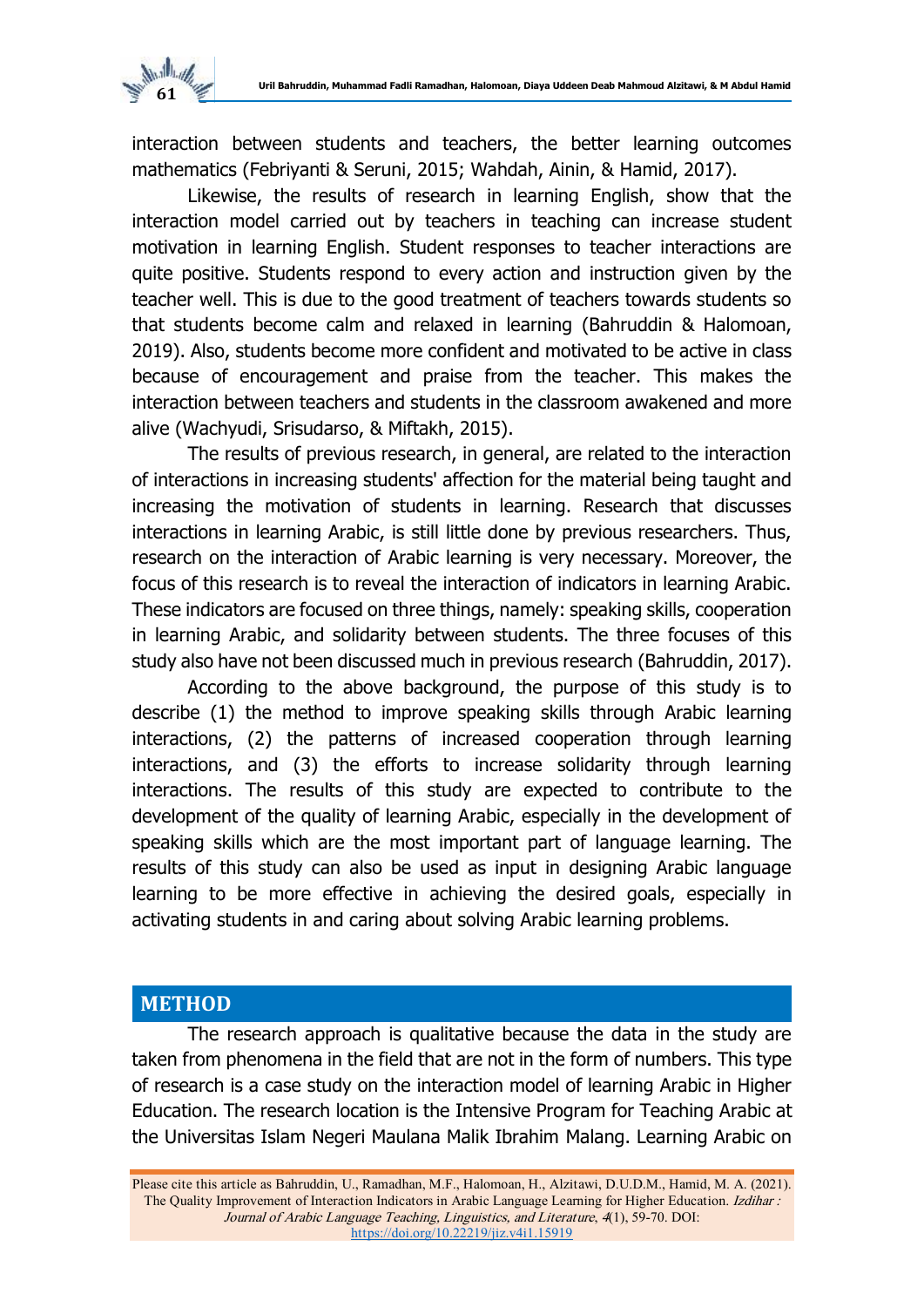

this campus is unique compared to other places, including because it is carried out intensively for all new students from all study programs.

<span id="page-3-0"></span>The data collection technique was carried out through structured interviews with 6 Arabic language teachers in the Intensive program, in-depth observation of classroom learning activities, and documentation. The data analysis procedure can be illustrated in the following figure:



## Figure 1 The Data analysis

In [Figure 1,](#page-3-0) the steps for analyzing the data are described using the analysis model of Miles, Huberman, and Saldana: Data Collection. Researchers collected data from interviews and observations. Researchers recorded the results of interviews and observations related to students' and lecturers' opinions. Likewise, researchers collect data through lecture documents in the form of journals and course plans. Data Condensation. The researcher reduced the data obtained in the first step, then made a classification related to the benefits of lectures using Arabic as the language. Displaying of Data. After the data classification is carried out, the researcher then carries out the process of presenting the processing data, which includes: the process of identifying, organizing, and explaining objectively and comprehensively, which ultimately leads to interpretation. Conclusion. The final step in the data analysis process is concluding. At this stage, the researcher concludes the research findings according to their classification and interpretation.

# **RESULTS & DISCUSSION**

# **The Method Improves Speaking Skills Through Arabic Learning Interactions**

Among the functions of interaction in learning is to improve the quality of learning. Likewise, in learning Arabic, the purpose of the interaction between teachers and students in the learning process is to improve students' ability to language skills, including speaking skills. To achieve the desired goals of the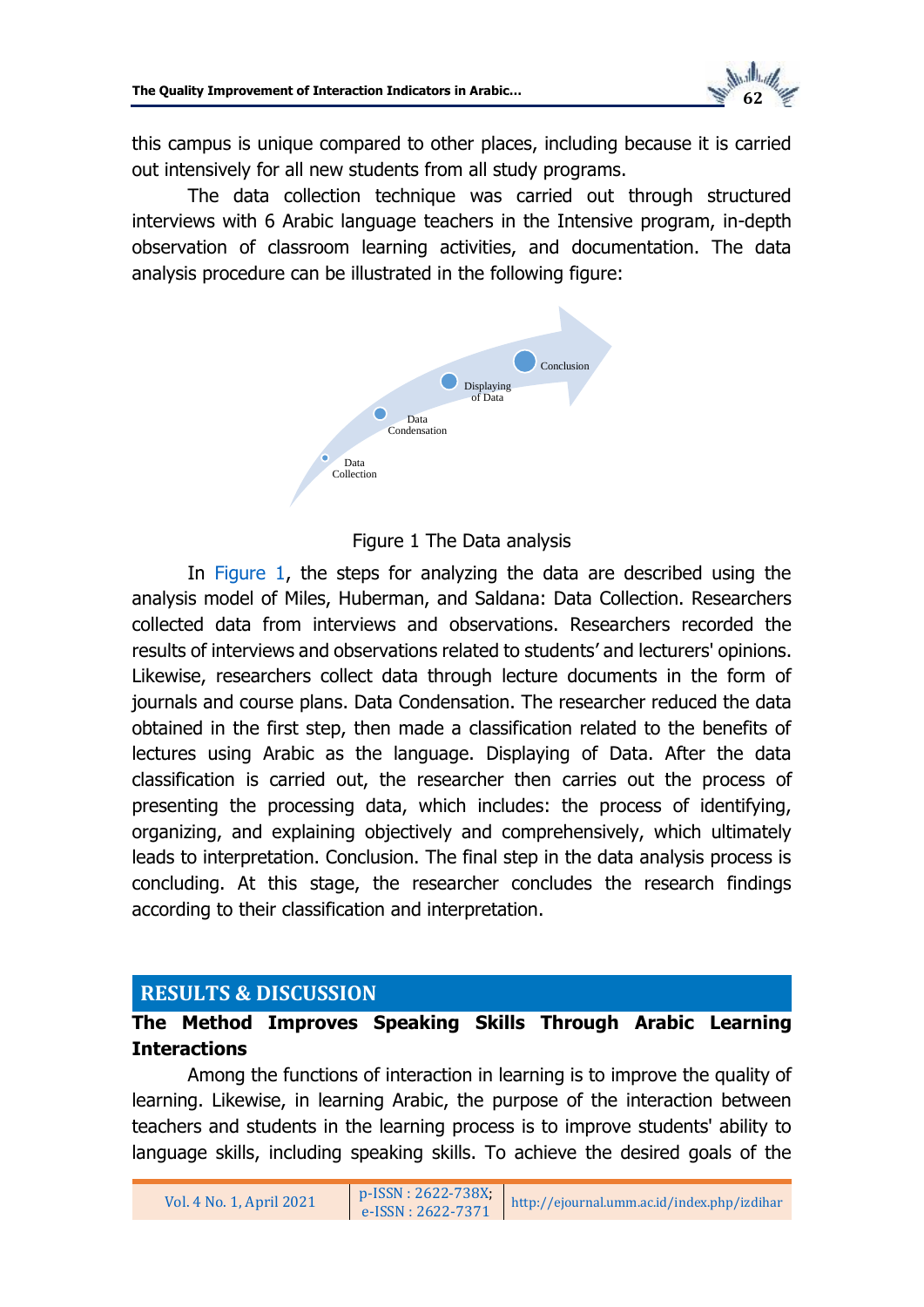

learning interaction process, the teacher tries to choose the most effective way, including as stated there are 2 ways I do it. First, he chooses an interesting topic that students have a lot of vocabulary to use in compiling arguments or opinions to be conveyed. Second, he uses the choice of words and sentence structure that are easiest for the students to understand so that it is easy for them to grasp the idea or meaning of the topic he is bringing up (Ma<sup>1</sup>, Interview).

Ma's statement shows that the way chosen to be able to make students dare to speak in Arabic is by choosing an interesting topic and looking for vocabulary that is familiar to students. The same thing was conveyed by Ur, regarding the importance of mastering vocabulary before speaking. After understanding vocabulary, students were asked to practice speaking (Ur<sup>2</sup>, Interview).

In contrast to Ma and Ur, another teacher said that to make students not ashamed to speak in Arabic that he has given an example using Arabic itself, as Mu teaches Arabic the students are interested in speaking Arabic. He is sharing learning experiences in Arabic to ensure that speaking Arabic can be done and easy, also he gives the motivation that needs to be emphasized (Mu<sup>3</sup>, Interview).

According to Mu's narrative, offering examples is an effective learning method, because students need someone who wants to follow. With this example, students can easily follow it. Besides using Arabic as a trigger for students to speak up, what is not less is motivating students to be brave and not ashamed to speak in Arabic. The same method is also used by other teachers, namely by giving enthusiasm and motivation to be brave and not to be afraid of making mistakes (Um<sup>4</sup>, Interview).

The same narrative was conveyed by Rs the important thing is motivation to learn Arabic Language, then give understanding to them that Arabic is actually an application, so they have to practice  $(Rs^5, Interview)$ . Motivation is also important by Ma. The motivation for students not to be afraid of making mistakes is also done. The method used is not to blame the students even though in reality there are mistakes (Ma<sup>1</sup>, Interview).

Based on the data above, it was found that the method used by Arabic teachers to create effective interactions in Arabic classes, so that students want to use Arabic orally was by selecting interesting topics, using vocabulary that was known to students, and giving motivation to the college student. Vocabulary selection is made from the vocabulary that is already recognized by students, which is closest to student life and which is absorbed into the mother tongue. In this way, the practice of speaking Arabic will become easier.

The topics discussed in learning play a very important role, so Arabic language teachers must be able to choose them appropriately. This is as the results of research that show the correlation of learning interest with student

Please cite this article as Bahruddin, U., Ramadhan, M.F., Halomoan, H., Alzitawi, D.U.D.M., Hamid, M. A. (2021). The Quality Improvement of Interaction Indicators in Arabic Language Learning for Higher Education. Izdihar : Journal of Arabic Language Teaching, Linguistics, and Literature, 4(1), 59-70. DOI: [https://doi.org/10.22219/jiz.v4i1.15919](https://ejournal.umm.ac.id/index.php/izdihar/article/view/15919)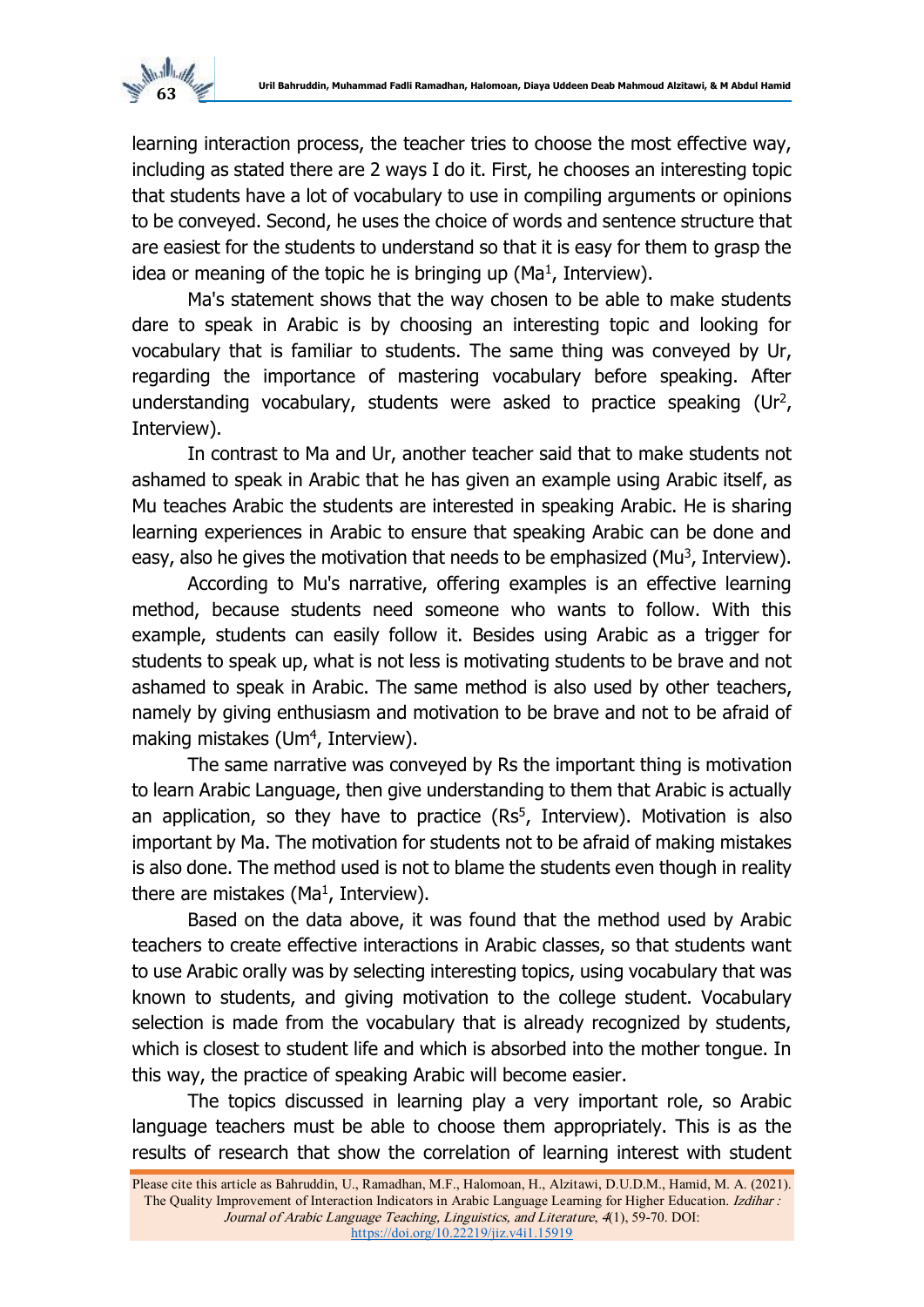

learning outcomes, it can be concluded: There is a positive and significant correlation between learning interests with learning outcomes in learning (Dahliani, Rahmatan, & Djufri, 2020). The choice of vocabulary that is known by students is in line with the theory which shows that learning Arabic starts from things that are recognized by students. Indonesia is a country that is familiar and closely related to the Arabic language (Hidayah, Ridwan, Mahliatussikah, Dariyadi, & Bekhoula, 2020). Indonesian vocabulary which is widely absorbed from Arabic in general makes it easier for Indonesians to learn. The Arabic language and the student's language facilitates easy input to teach Arabic in the first lessons Arabic (Arifin, 2017). No less important, motivation is always needed by learners to maintain student enthusiasm. This is following the research findings which show the urgency of motivation to increase the enthusiasm of students in learning. This is because motivation is an influential factor in teachinglearning situations. The success of learning depends on whether or not the learners are motivated. Motivation drives learners in reaching learning goals (Filgona, Sakiyo, Gwany, & Okoronka, 2020).

# **The Patterns of increased cooperation through Arabic language learning interactions**

Cooperation is a form of interaction in learning. The success of the teacher in creating cooperation between the students he coaches, then it shows his success in managing learning interactions. A teacher in the Arabic language intensive program at Maulana Malik Ibrahim State Islamic University has a way to encourage students to cooperate, for example by giving group assignments (Ma<sup>1</sup>, Interview).

According to the data above, Arabic language teachers can foster a spirit of cooperation among students by giving joint assignments, followed by joint corrections. Thus, the collaborative learning process can run well. In contrast to what was done by Ma, other teachers prefer to play students in more real activities, or what is usually referred to as role-playing. This is as stated by Mu as follows:

"Seeing the era of the industrial revolution 4.0, the activity that I usually do is to make videos in groups by positioning them as partners when they have difficulty translating into Arabic. Activities take on roles such as salespeople, airport information, or travel guides even though traveling around the campus. to explain parts of the campus so that they do not feel awkward and easy to practice because it is included in the daily lives of students. The key is that we are ready to correct it when it is needed and on time" (Mu<sup>3</sup>, Interview).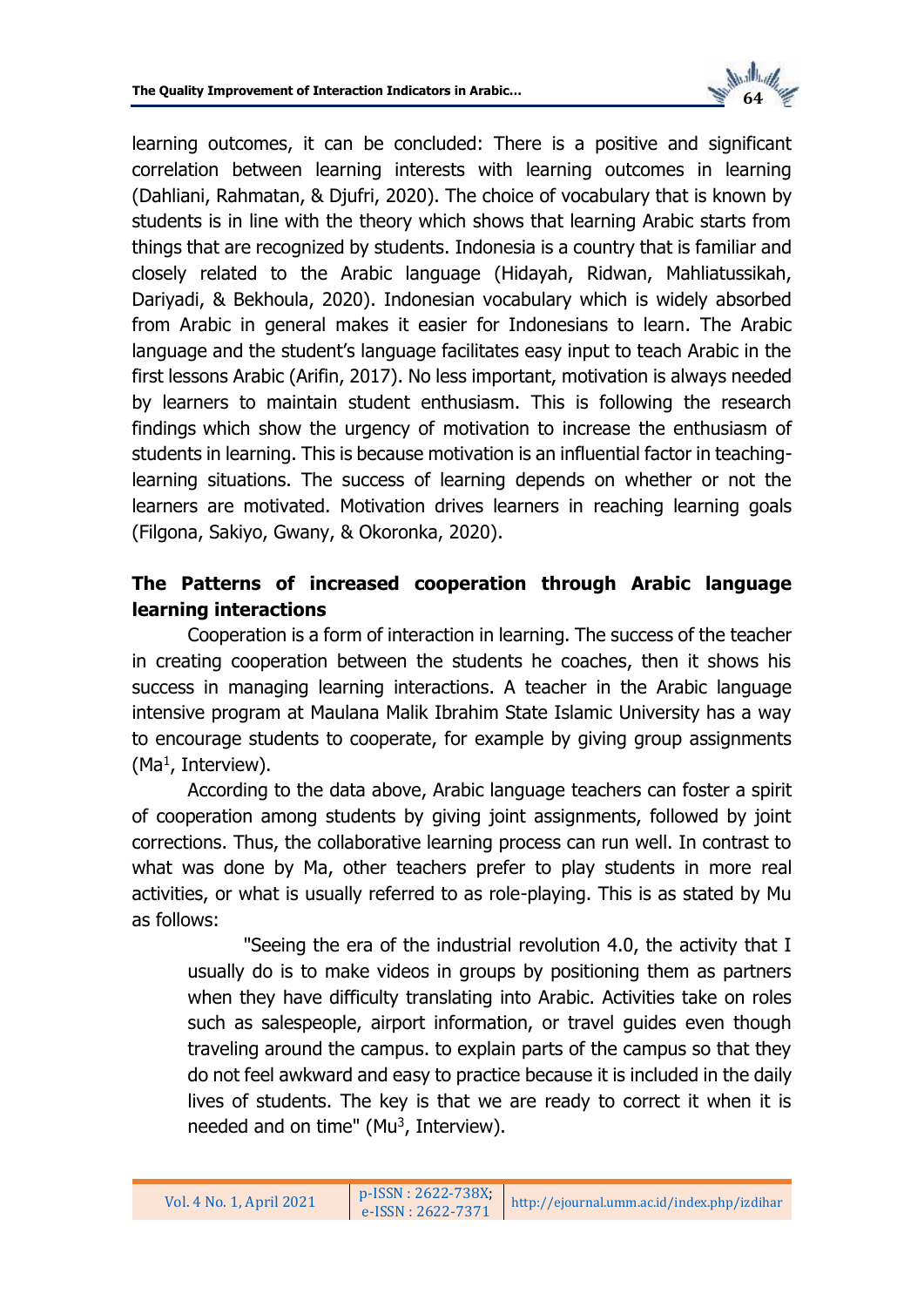

The same thing was also done by Mf that he commands the students to discuss a topic in a semi-debate way, he often creates it, by forming groups, then each group must be superior so that they can help to discuss before later they will exchange opinions related to the theme discussed (Mf<sup>6</sup>, Interview).

Activating student collaboration by giving assignments to make learning videos is also carried out by other teachers. Likewise with giving role-play assignments. This is as conveyed by Um:

"Members of group assignments through creativity videos, for example making short dramas or field practices, for example being sellers and buyers at Matos, and others. Anyway, in a place they like and with a contemporary theme" (Um<sup>4</sup>, Interview).

This was also explained by Rs:

"All reports are there, examples of conversational practice, so I ask each student to send videos, video calls between them while they are having practice conversations, so I know they are collaborating".  $(Rs<sup>5</sup>,$ Interview)

Based on these data, it was found that the efforts made by the teachers in creating an atmosphere of cooperation between students were by giving joint assignments, joint corrections, making videos, and playing roles. The joint assignment is an important way to get into the habit of cooperation, as well as their involvement in joint corrections.

Collaboration is a necessity, teachers' efforts to enable students to collaborate are mostly done by giving assignments that can be done in groups so that students can work together in the group. This is following the group learning theory which can make students actively convey their ideas and ideas to their group friends (Maryam Beiki, Neda Gharagozloo, 2020). Role-playing is an activity that requires collaboration, this is following the results of research which shows that to make learning interactions more effective through collaboration. Also, the learning processes based on collaboration and role-play can benefit the support in learning activities (Caruso, Mørch, Thomassen, Hartley, & Ludlow, 2014).

# **The Efforts to Increase Solidarity through Arabic Language Learning Interactions**

Caring is a noble quality that must be instilled in teachers in their students. Brotherhood will not be well realized if it is not accompanied by concern for others. Learning Arabic also requires concern for friends whose abilities in Arabic are still weak. Thus, the interaction of learning through planting an attitude of solidarity and caring will be able to help improve language skills. In managing

Please cite this article as Bahruddin, U., Ramadhan, M.F., Halomoan, H., Alzitawi, D.U.D.M., Hamid, M. A. (2021). The Quality Improvement of Interaction Indicators in Arabic Language Learning for Higher Education. Izdihar : Journal of Arabic Language Teaching, Linguistics, and Literature, 4(1), 59-70. DOI: [https://doi.org/10.22219/jiz.v4i1.15919](https://ejournal.umm.ac.id/index.php/izdihar/article/view/15919)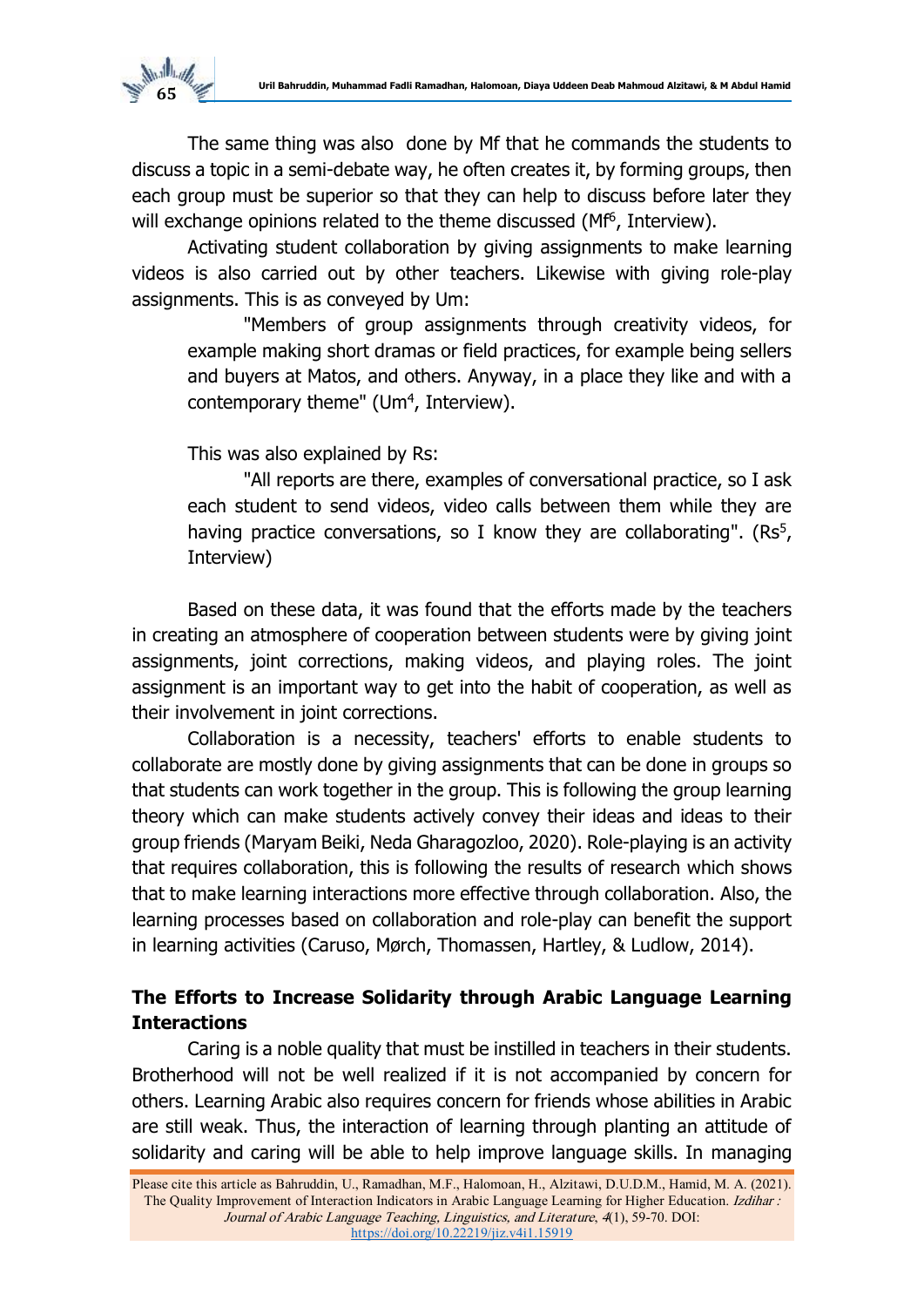

the class so that it is caring, Arabic language lecturers in the intensive program carry out activities as follows:

"To instill a caring attitude to classmates who are not yet proficient in Arabic, from the beginning of the lecture I conveyed and instilled to all students that all class members are families, families should care about each other and not merely compete, if there is one student who feels Don't understand certain material, it is advisable to ask classmates and other friends who can answer or help with these difficulties and can correct each other, and my position as a teacher is to monitor the process, if something is not right then I will correct it". (Ma<sup>1</sup>, Interview)

Regarding this, Ur also explained the same thing:

"I always motivate the children, we enter together, we must go out together. Have in this one class, I mean trying to unite their hearts that all in this one class family". (Ur<sup>2</sup>, Interview)

From Ma and Ur's statements above, it can be understood that since the beginning of the lecture, a caring attitude for others has been instilled. Since the beginning, Ma and Ur said that all students in their class are siblings and families, so helping and caring for others must always be done. Unlike Ma and Ur. To instill a caring and more solid attitude towards his friends, Mu did it by giving him assignments, provided that if he could not do it, then his other friends had to care and be willing to help him. This is as said by Mu:

"With group work. And ask who doesn't understand or can when learning, and then throws it at his friends who can to explain to those who can't, because the essence of language is a communication tool, it needs to be communicated".  $(Mu<sup>3</sup>, Interview)$ 

Through group work, solidarity will be created among students. Another way that is done by other teachers is by dividing the class from the beginning of the lecture, by placing students who have better Arabic language competence, in each group. The goal is to dynamize every learning activity. In this way, student's care and solidarity will be created. This is as conveyed by Um:

"First, I pre-tested them to find out their competence. Then I divided the groups with each group, some were smart and some were not. Each group task must be completed together and each person must master it. Each group member is responsible for other group members to help each other". (Um<sup>4</sup>, Interview)

Based on the data above, it was found that the way to determine the attitude of solidarity and care between students, which was carried out by the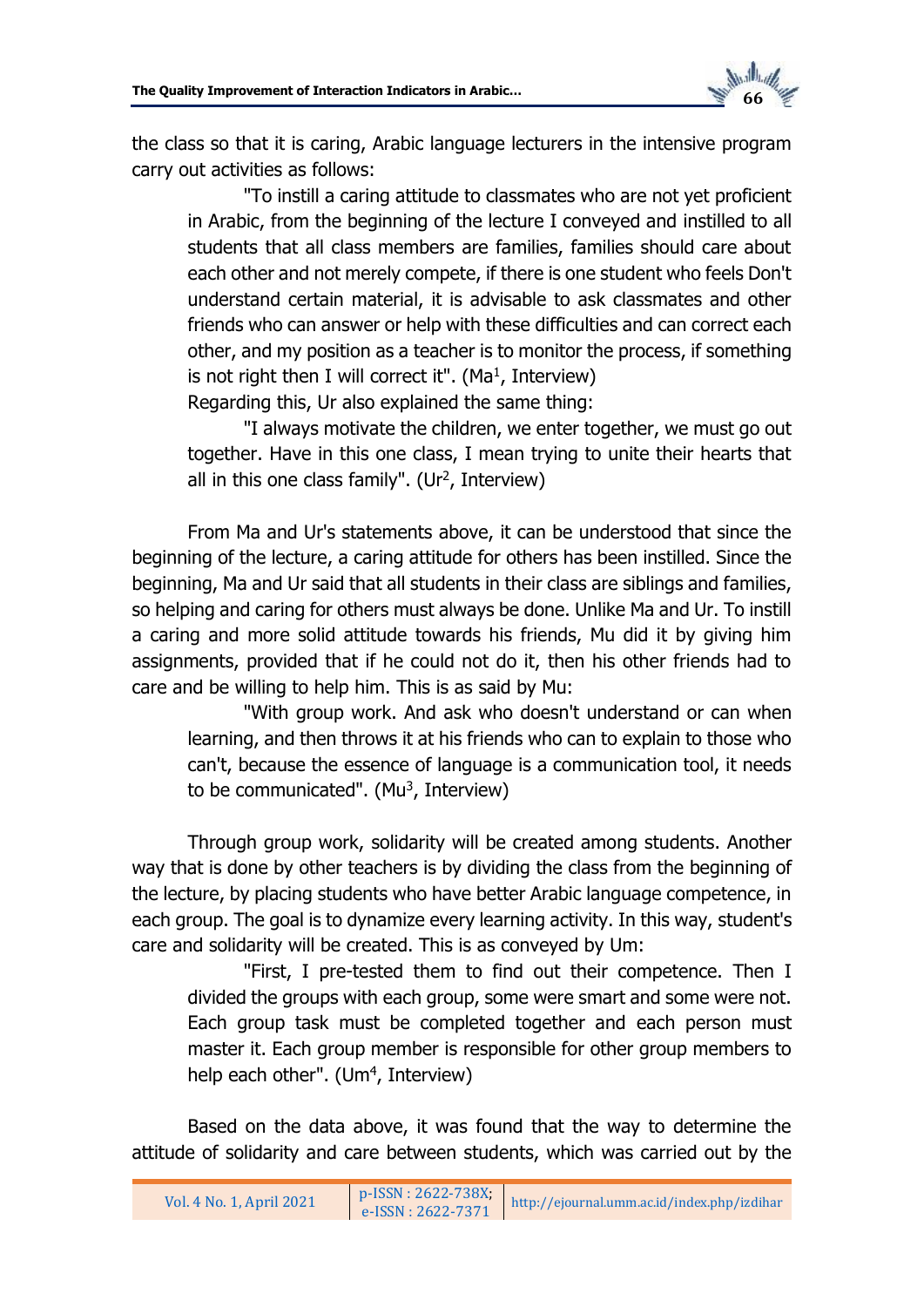

intensive Arabic language teacher at Maulana Malik Ibrahim State Islamic University, was to instill brotherhood, group work and give responsibility to help each other.

Brotherhood is an effective medium to instill a concern for others. With brotherhood ties, each individual is obliged to help his brother. This is following what has been done by the Prophet Muhammad SAW when he moved to Medina, to instill a concern for others, Rasulullah brought brotherhood between Muhajirin and Anhsor. Group work is also an effective medium for fostering caring attitudes. This is consistent with the results of research by which shows that one of the functions of group work is to eliminate individualist attitudes that exist in-group members. And His study concludes with enough planning, counseling, and monitoring, group work can entertain and inspire students in any class, irrespective of age, subject of study, aptitude, and attitude (John, 2017).

# **CONCLUSIONS**

Based on the explanation and analysis of the data above, it was found that in the learning interaction three things are used to increase the intensity of the interaction to improve students' skills in speaking Arabic. To make the speaking intensity more effective, it is done by selecting interesting topics, using familiar vocabulary among students, and providing motivation. To increase the intensity of cooperation carried out by giving joint assignments, joint corrections, making videos, and playing roles. To increase the intensity of care and solidarity, this is done by instilling brotherhood ties, group work, and giving responsibility to help each other. The results of this study indicate that improving speaking skills can be done by increasing learning interactions through speaking, cooperation, and solidarity activities. The research is limited only to the problem of learning interactions in class. The next researcher can develop research with the same theme in a wider context and more variables. So that it can find deeper research findings.

# **ACKNOWLEDGMENT**

We are grateful to the Arabic teachers of Universitas Islam Negeri Maulana Malik Ibrahim Malang who have provided information related to this research and all parties for their support so that this research can be completed on time.

Please cite this article as Bahruddin, U., Ramadhan, M.F., Halomoan, H., Alzitawi, D.U.D.M., Hamid, M. A. (2021). The Quality Improvement of Interaction Indicators in Arabic Language Learning for Higher Education. Izdihar : Journal of Arabic Language Teaching, Linguistics, and Literature, 4(1), 59-70. DOI: [https://doi.org/10.22219/jiz.v4i1.15919](https://ejournal.umm.ac.id/index.php/izdihar/article/view/15919)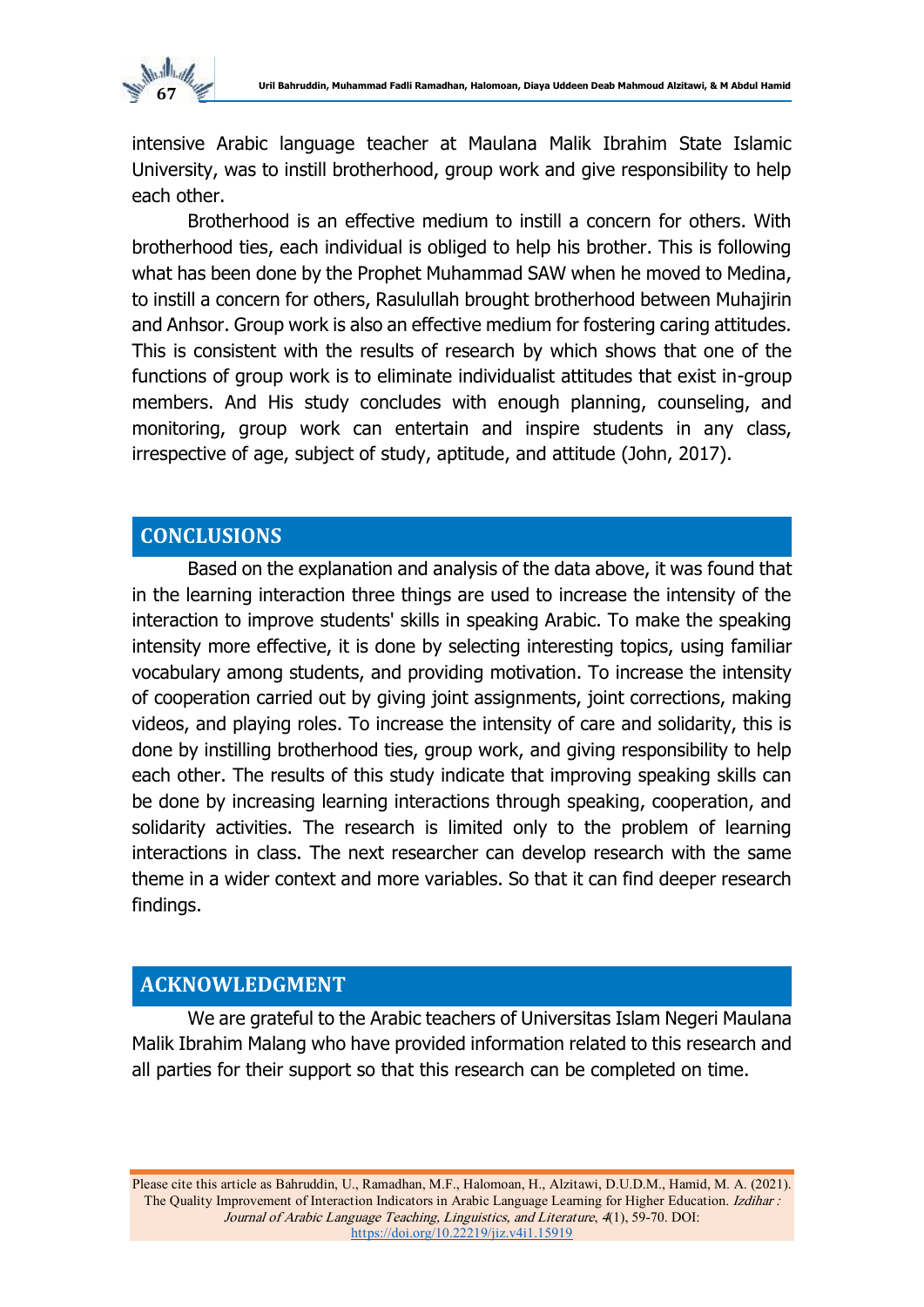

# **BIBLIOGRAPHY**

- Absatova, M. A., Nishanbaeva, S., Nurpeisova, T. B., & Atemova, K. T. (2018). Experimental study on family formation and moral values of students. journal of intellectual disability - diagnosis and treatment, 6(3). 84-88. DOI: <https://doi.org/10.6000/2292-2598.2018.06.03.3>
- Ahmadi. (2007). Reformulasi kurikulum bahasa Arab madrasah dan perguruan tinggi islam. Himmah, VIII(22), 68-78. Retrieved from [http://digilib.iain](http://digilib.iain-palangkaraya.ac.id/id/eprint/1507)[palangkaraya.ac.id/id/eprint/1507](http://digilib.iain-palangkaraya.ac.id/id/eprint/1507)
- Amin, A. (2019). Hubungan kompetensi sosial guru dengan interaksi edukatif dalam perspektif peserta didik. Al-Bidayah, 11(01). 77-106. DOI: <https://doi.org/10.14421/al-bidayah.v11i01.175>
- Andina, E. (2018). Efektivitas pengukuran kompetensi guru. Aspirasi: Jurnal Masalah-Masalah Sosial, 9(2). 204-220. DOI: <https://doi.org/10.46807/aspirasi.v9i2.1103>
- Areva, D., Ansofino, A., & Mona, S. (2014). Pengaruh interaksi pembelajaran dan minat belajar siswa terhadap hasil belajar siswa Kelas VIII pada Mata pelajaran IPS Terpadu di SMP N 2 Lembah Melintang Kabupaten Pasaman Barat. *Pendidikan Ekonomi, 1*(1). 1-9 Retrieved from [https://www.neliti.com/publications/29816/pengaruh-interaksi](https://www.neliti.com/publications/29816/pengaruh-interaksi-pembelajaran-dan-minat-belajar-siswa-terhadap-hasil-belajar-s)[pembelajaran-dan-minat-belajar-siswa-terhadap-hasil-belajar-s](https://www.neliti.com/publications/29816/pengaruh-interaksi-pembelajaran-dan-minat-belajar-siswa-terhadap-hasil-belajar-s)
- Arifin, Z. (2017). The influence of Arabic on Indonesian language. Titian: Jurnal  $I/mu$  Humaniora,  $I(1)$ . 77–89. DOI: <https://doi.org/10.22437/titian.v1i1.3971>
- Astuti, D. A., Fauziati, E., & Marmanto, S. (2019). Celebrating students' diversities through understanding students' characteristics. International Online Journal of Education and Teaching,  $6(4)$ . 723-731. <https://iojet.org/index.php/IOJET/%20article/view/653>
- Bahruddin, Uril. (2017). Musykilah ta'limiyah al-lughah AL-'arabiyah bi jami'ah maulana Malik Ibrahim Malang wa al-hulul al-muqtarahah laha. LiNGUA: Jurnal Ilmu Bahasa Dan Sastra, 12(1). 26-36 DOI: <https://doi.org/10.18860/ling.v12i1.4115>
- Bahruddin, Uril, Andrian, R., Halomoan, & Mubaraq, Z. (2021). The teaching of maharah qira ' ah in Arabic for economic management. 58 (2). 9377–9383. https://www.researchgate.net/publication/350286706 The Teaching of M [aharah\\_Qira%27ah\\_in\\_Arabic\\_for\\_Economic\\_Management\\_Department](https://www.researchgate.net/publication/350286706_The_Teaching_of_Maharah_Qira%27ah_in_Arabic_for_Economic_Management_Department)
- Bahruddin, Uril, & Halomoan, H. (2019). Tahlîl Al-akhthâ al-syafahiyah al-syâi'ah lada thullâb qism ta'lîm al-lughah Al-'Arabiyah Fî Al-Jâmi'ah Al-Islâmiyah Al-Hukûmiyah Bi Malang. Arabi : Journal of Arabic Studies, 4(2). DOI: <http://dx.doi.org/10.24865/ajas.v4i2.186>

Bahruddin, Urıl, & Febriani, S. R. (2020). Student's perceptions of Arabic online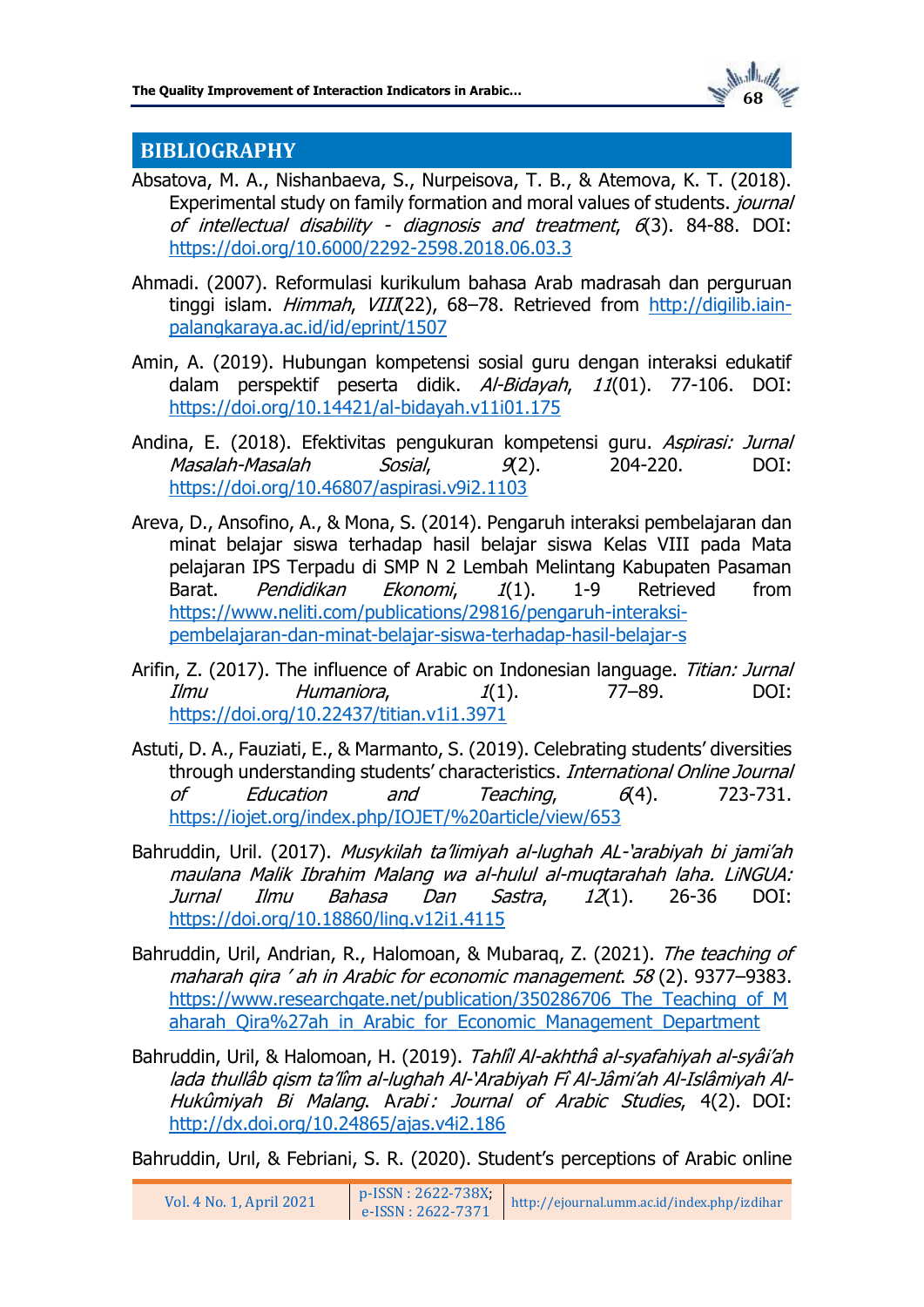

learning during covid-19 emergency. Journal for the Education of Gifted Young Scientists, 8(4), 1483–1492. DOI: <https://doi.org/10.17478/jegys.763705>

- Caruso, V., Mørch, A. I., Thomassen, I., Hartley, M., & Ludlow, B. (2014). Practicing collaboration skills through role-play activities in a 3D virtual world. Lecture Notes in Educational Technology, (9783642382901), 165–184. DOI: [https://doi.org/10.1007/978-3-642-38291-8\\_10](https://doi.org/10.1007/978-3-642-38291-8_10)
- Chen, F., Wang, Y. C., Wang, B., & Kuo, C. C. J. (2020). Graph representation learning: A survey. APSIPA Transactions on Signal and Information Processing, 9(15), 1-21. DOI: <https://doi.org/10.1017/ATSIP.2020.13>
- Dahliani, E. R., Rahmatan, H., & Djufri. (2020). The correlation between students' interest and learning outcomes in biology. Journal of Physics: Conference Series, 1460(1). DOI: https://doi.org/10.1088/1742-6596/1460/1/012072
- Duta, N., Panisoara, G., & Panisoara, I.-O. (2015). The effective communication in teaching. Diagnostic study regarding the academic learning motivation to students. Procedia - Social and Behavioral Sciences, 186, 1007-1012. DOI: <https://doi.org/10.1016/j.sbspro.2015.04.064>
- Febriyanti, C., & Seruni, S. (2015). Peran minat dan interaksi siswa dengan guru dalam meningkatkan hasil belajar matematika. Formatif: Jurnal Ilmiah Pendidikan MIPA, 4(3), 245–254. DOI: <https://doi.org/10.30998/formatif.v4i3.161>
- Filgona, J., Sakiyo, J., Gwany, D. M., & Okoronka, A. U. (2020). Motivation in learning. Asian Journal of Education and Social Studies, 10(4), 16-37. DOI: <https://doi.org/10.9734/ajess/2020/v10i430273>
- Fisman, D. N., Greer, A. L., & Tuite, A. R. (2020). Bidirectional impact of imperfect mask use on reproduction number of COVID-19: A next generation matrix approach. Infectious Disease Modelling, 5, 405-408. DOI: <https://doi.org/10.1016/j.idm.2020.06.004>
- Hidayah, N., Ridwan, N. A., Mahliatussikah, H., Dariyadi, M. W., & Bekhoula, B. (2020). Akuarintar as a media in Arabic teaching and learning for deaf towards sustainable development goals (SDGS) 2030. Izdihar: Journal of Arabic Language Teaching, Linguistics, and Literature, 3(3), 181–196. DOI: <https://doi.org/10.22219/jiz.v3i3.13921>
- John, D. (2017). Employing group work to foster speaking skills : a study of success and failure in the classroom employing group work to foster speaking skills : A study of success and failure in the classroom 1. MEXTESOL Journal, 41(3), 1–9. Retrieved from [https://www.mextesol.net/journal/index.php?page=journal&id\\_article=252](https://www.mextesol.net/journal/index.php?page=journal&id_article=2521) [1](https://www.mextesol.net/journal/index.php?page=journal&id_article=2521)

Maryam Beiki, Neda Gharagozloo, R. R. (2020). The effect of collaborative versus

Please cite this article as Bahruddin, U., Ramadhan, M.F., Halomoan, H., Alzitawi, D.U.D.M., Hamid, M. A. (2021). The Quality Improvement of Interaction Indicators in Arabic Language Learning for Higher Education. Izdihar : Journal of Arabic Language Teaching, Linguistics, and Literature, 4(1), 59-70. DOI: [https://doi.org/10.22219/jiz.v4i1.15919](https://ejournal.umm.ac.id/index.php/izdihar/article/view/15919)